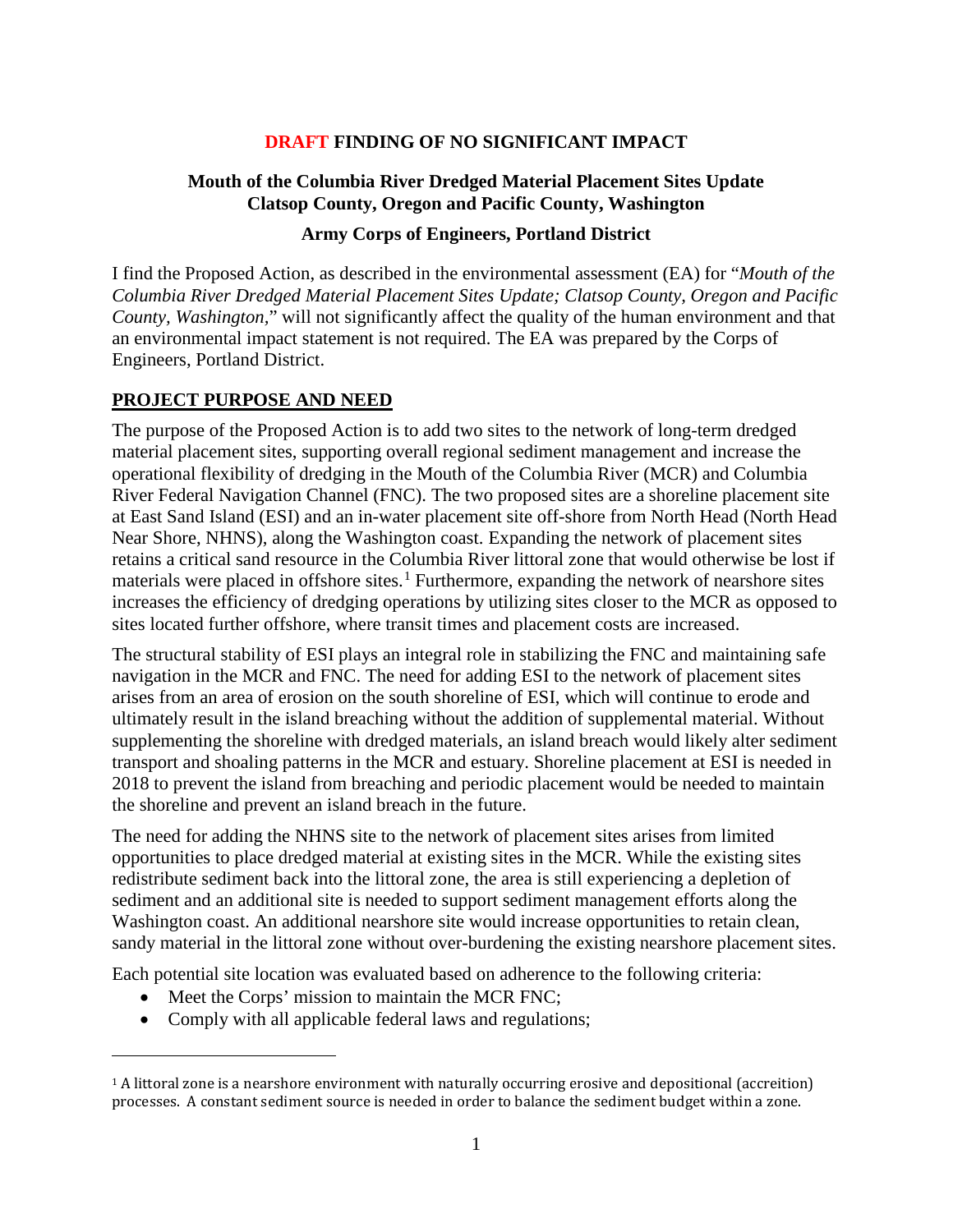- Promote ongoing conservation and protective efforts in the MCR action area; and
- Regulate placement activities to maximize sediment management in the MCR and LCR.

## **BACKGROUND**

The MCR FNC and associated side channels are important to the regional and national economy, where approximately \$26 billion worth of U.S. products bound for world markets and 46 million tons of incoming cargo pass through the MCR project annually. More than 12,000 commercial vessels and 100,000 recreational/charter vessels navigate through the MCR annually. According to the Pacific Northwest Waterways Association, more than 40,000 jobs along the lower Columbia River are dependent on seaport activity.

Maintenance of the MCR requires regular dredging of sediments because of the recurring formation of shoals. Dredged materials are placed in-water, at designated upland and shoreline placement sites. Over the past 5–10 years, approximately one-third of the sand dredged from the MCR was placed in off-shore sites, functionally removing a large proportion of clean (uncontaminated) sandy material from the estuary and the littoral zone. Sandy material in the littoral zone is needed to sustain jetties, beaches, and marine habitats. Because the downstream portion of the Columbia River is a sediment-starved system, many shoreline areas need a supplemental source of sandy material to address erosion and balance the sediment budget.

The Action Area for the Proposed Action encompasses two locations. The first site is limited to ESI at River Mile (RM) 5 and 7 and the shallow-water habitat immediately adjacent to the island's shoreline i.e., shoreline placement/beach nourishment. ESI is owned by the Corps and was historically used as a placement site for dredged materials prior to 1983. Since that time, ESI has experienced progressive erosion along the south shoreline, with little to no accretion occurring due to the high energy wave environment. The NHNS placement site is located directly offshore from the North Head Lighthouse approximately two miles north of Cape Disappointment and the North Jetty, near Ilwaco in Pacific County, Washington. Depths in the NHNS site range between -20 and -60 feet (ft.) deep and the area is considered subtidal with the potential for materials placed here to recirculate onto the shoreline between Benson Beach and Peacock Spit (the shoreline below Cape Disappointment). The dimensions of the placement site are anticipated to be approximately 9,540 ft. by 7,040 ft. (approximately 2.4 acres).

# **PROPOSED ACTION**

To increase operational flexibility of the Corps' dredging mission, the Proposed Action includes adding ESI and the NHNS site to the network of placement sites in the MCR, and the associated construction at ESI to prepare the shoreline for placement.

### *East Sand Island*

At ESI, there are two phases of the proposed action: the first phase consisting of construction and preparation of the placement site, following by an operational use of the site through the placement of dredged materials. In conjunction with this action, the Corps is proposing to:

1. Remove select pilings from a derelict pier structure on the southern shoreline of ESI to reduce concentrated wave energy from diffracting waves and river currents focusing energy along the shoreline; the Proposed Action includes the removal of select pilings and the rocks supporting the pilings;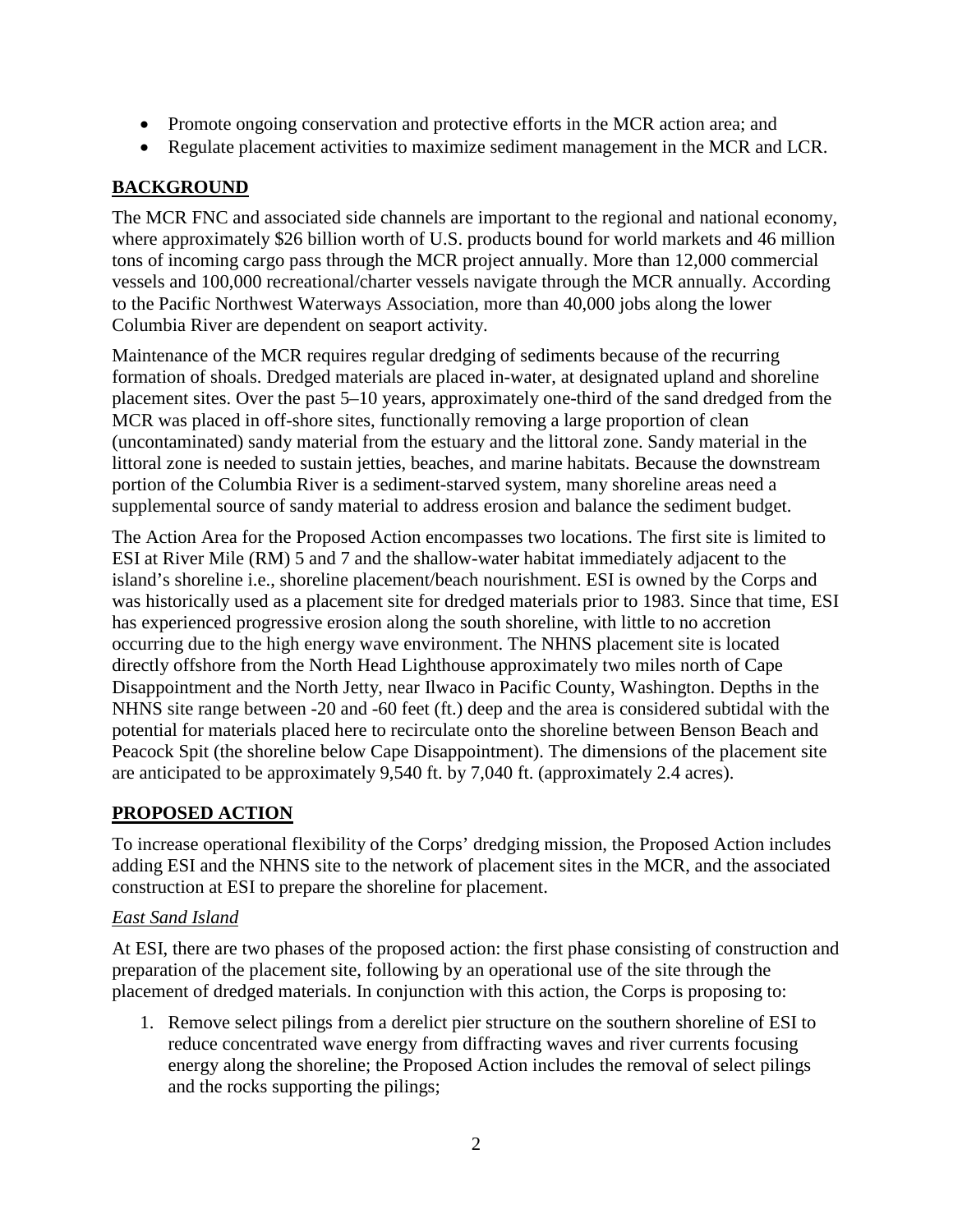- 2. Placement of approximately 80,000 cubic yards (cy) of dredged material on the shoreline of ESI in 2018, covering approximately 14.5 acres;
- 3. Conduct periodic shoreline placement to supplement the shoreline with sandy material and stabilize the island through the beneficial use of dredged materials on an as-needed basis, as determined by the Corps.

### *North Head Near Shore Site*

The NHNS site would be used as a beneficial use placement site where material would be placed in thin layers in different areas within the designated boundary. Following placement, the sediment is expected to disperse into the littoral cell and supplement nearby beaches, and thus help protect the MCR coastal zone from increased storm and wave events. Adding the NHNS placement site to the network of existing placement sites increased the Corps' flexibility in managing sediment dredged from the MCR. The total volume of material dredged per season averages approximately 3.5-4.5 million cubic yards; the addition of NHNS site would not increase the volume or scope of current dredging activities.

A maximum of 500,000 cy of dredged material would be placed at the NHNS site during any given placement event. Material would be placed in a thin layer to reduce potentially adverse impacts to species and increase the rate of habitat recovery.

## **PUBLIC AND AGENCY INVOLVEMENT**

Coordination with governmental agencies and stakeholders has been ongoing throughout the National Environmental Policy Act (NEPA) process. State and federal agencies, tribes and various stakeholders have been invited to comment on the actions and aid in determining effects of the project on various resources. Specific actions are outlined below.

The U.S. Fish and Wildlife Service and the National Marine Fisheries Service (NOAA Fisheries) were engaged in the Endangered Species Act consultation process via submittal of a biological assessment in January 2018. The Corps determined that the Proposed Action *May Affect*, and would *Likely Adversely Affect* listed salmonids and steelhead and their critical habitat. The Corps anticipates that NOAA Fisheries will provide a biological opinion, concluding consultation for the proposed action. The Proposed Action is also anticipated to *May Affect*, but would *Not Likely Adversely Affect* listed species under the jurisdiction of the USFWS. The Corps anticipates that USFWS will provide a Letter of Concurrence on the anticipated effects of the action.

The states of Oregon and Washington were also involved in the environmental compliance process associated with this project. In January 2018, the Corps will engage the Oregon Department of Environmental Quality (DEQ) in the water quality certification process by submitting an application to amend the current water quality certification for CR FNC O&M activities. Similarly, the Corps submitted a Joint Aquatic Resources Permit Application to Washington Department of Ecology (DOE) in November 2017. The Corps also submitted a Coastal Zone Management Act (CZMA) consistency determination concurrence request in December 2017 to the Washington DOE and the Oregon Department of Land Conservation and Development. If no response is received within 60-days of receipt, the Corps presumes the States of Washington and Oregon concur with the Corps' consistency determination.

Tribes with interests in affected resources were notified of the Proposed Action via letter sent in December 2017. On January 25, 2018, the Corps issued a public notice to media outlets on the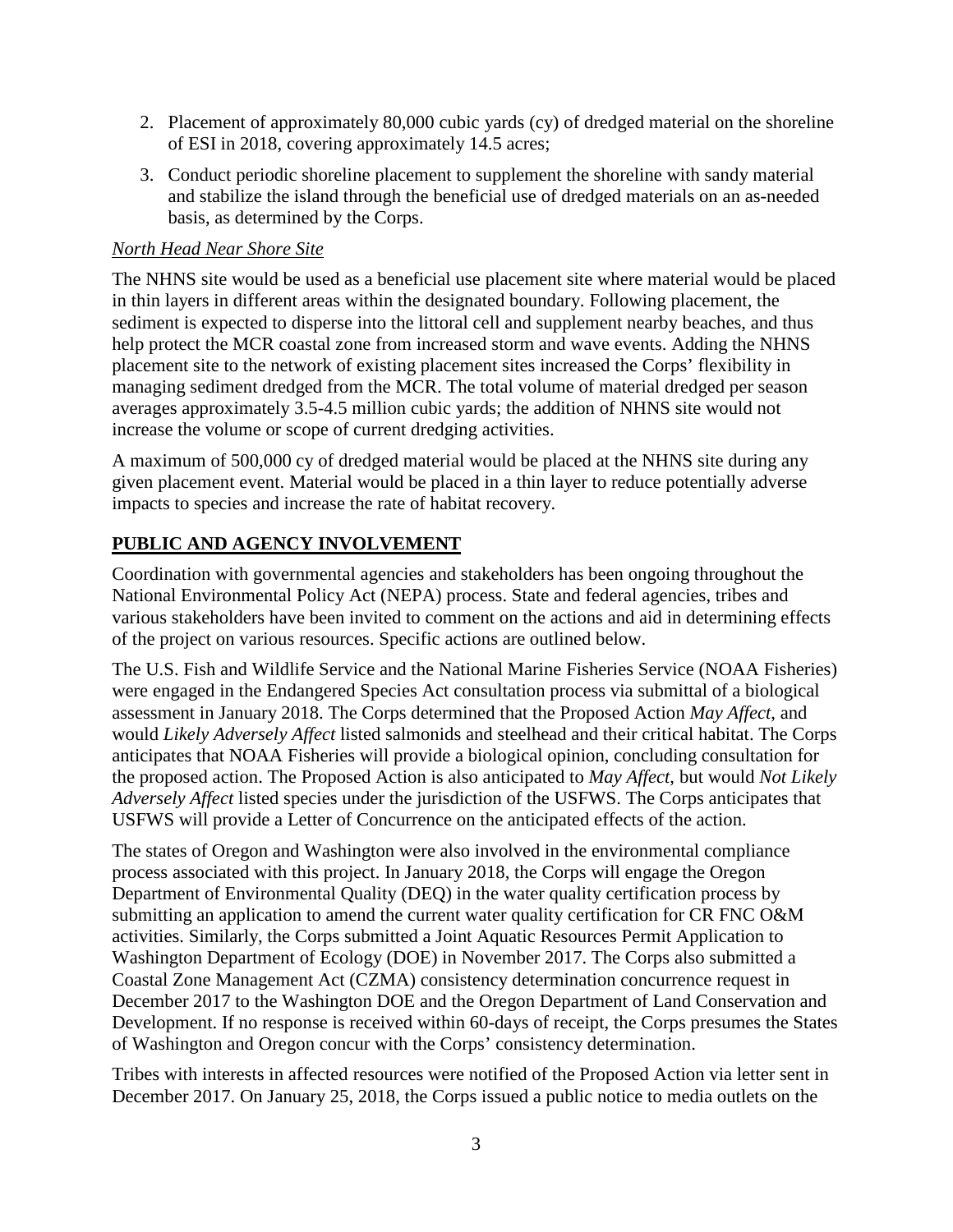Portland District Web page announcing the opening of a 30-day comment period on the EA. On January 26, 2018, the Corps sent an e-mail to interested parties notifying them of the availability of the EA for public comment.

## **ENVIRONMENTAL EFFECTS**

The EA covers many environmental issues including: hydrology (Section 5.2); water quality (Section 5.3); fish and wildlife, including federally listed threatened and endangered species (Section 5.6); cultural resources (Section 5.8); socio-economic resources (Section 5.9); and cumulative impacts (Section 6.3). The following summarizes the environmental compliance activities of the leading issues.

## *Biological Impacts*

Placement of dredged materials at ESI may result in temporary and short-term displacement or burial of aquatic organisms, but effects not expected to be permanent and organisms are expected to recolonize the area following placement. Additionally, the new shoreline and its associated shallow water habitat would be available for use by aquatic species after placement and the action would restore shallow water habitat on the southern shoreline, stabilizing the island from breaching which could have adverse impacts to both terrestrial and aquatic fish and wildlife. ESI would continue to function as a training structure to stabilize the navigation channel in this reach and minimize dredging needs in the FNC. The placement of dredged material at the NHNS site may temporarily disrupt the deepwater aquatic habitat during and immediately after work; however, no significant direct or indirect impacts on the biological environment are expected.

## *ESA-Listed Species and Critical Habitat Impacts*

While the minor direct and indirect effects from shoreline placement at ESI and in-water placement at the NHNS site are similar to the effects considered in the NOAA Fisheries 2012 Biological Opinion, the Corps is consulting with NOAA Fisheries and USFWS on effects to species and critical habitat from the Proposed Action. Temporary effects to listed species and habitat during placement and removal of rocks and pilings at ESI are expected to dissipate quickly once work is completed. Similarly, the direct and indirect effects to ESA-listed fish species and critical habitat from in-water placement at the NHNS site are also within the range of effects considered in the NOAA Fisheries 2012 Biological Opinion.

### *Water Quality*

Placement of dredged material on ESI would increase turbidity at the water/shore interface zone as sediment is placed both directly into the shore and/or subsequently moved by earth-moving equipment into the water to create the shoreline profile. There may be a temporary and localized reduction in water quality during the placement of dredged materials at the NHNS site during inwater placement. These impacts would be minor and temporary in nature, and would cease once dredging/placement is completed. The Corps has submitted applications to the States of Washington and Oregon to update or renew the existing water quality certifications to include placement activities at ESI and the NHNS site.

## **FINAL DETERMINATION**

**Authority:** Congress authorized MCR FNC project through various Rivers and Harbors Acts (RHA), the earliest one being enacted in 1884. The RHAs gave way to the Water Resources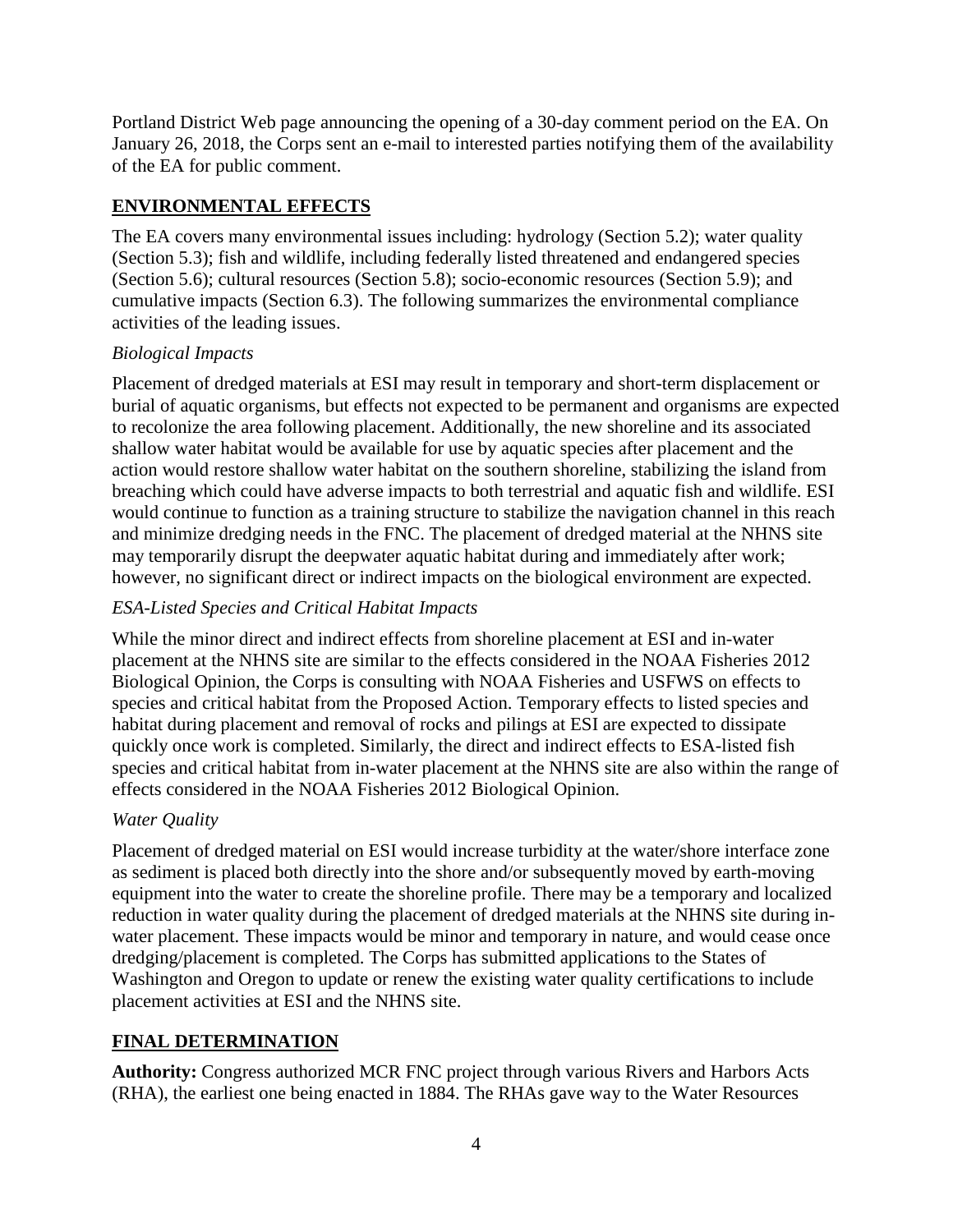Development Acts (WRDA) starting in 1973. Maintenance dredging and in-water placement of dredged sediments to maintain authorized navigation channels is carried out in accordance with Sections 102 and 103 of the Marine Protection, Research and Sanctuaries Act of 1972, Sections 401 and 404 of the Clean Water Act of 1977, and in accordance with regulations at 33 Code of Federal Regulations (CFR) parts 335 through 338 ("Operation and Maintenance of Army Corps of Engineers Civil Works Projects Involving Discharge of Dredged or Fill Material into Waters of the U.S. or Ocean Waters" and affiliated procedures, etc.).

Under NEPA, the Corps evaluates whether any effects associated with the alternatives under consideration are significant. 40 C.F.R. § 1508.27 lists criteria useful to assess whether the proposed action will "significantly affect the human environment":

- 1) Impacts that may be both beneficial and adverse: Shoreline placement at ESI may benefit juvenile salmonids by increasing shallow-water habitat in the lower estuary (Section 5.6). Localized increased turbidity due to placement and dredging activities may cause temporary adverse impacts on aquatic species and habitat in the vicinity of the project. However, those impacts are likely to be short-lived as the construction activity is temporary in nature (Section 5.3). Neither the beneficial, nor the adverse impacts, discussed in the EA are expected to be significant.
- 2) The Degree to which the Action Affects Public Health and Safety: Public health and safety would not be adversely affected by these actions. Dredge material placement is performed by the Corps' contractors who are required to adhere to strict safety measures while working (Section 5.10). The general public is not allowed to enter construction sites while dredge placement operations are underway.
- 3) Unique Characteristics of Geographical Area: As discussed in Chapter 4 of the EA, the project area is located within the Columbia River. ESI, though historically used as a placement site, is eroding and will likely breach in the absence of supplemental material placed along the shoreline. The NHNS site is located on the Washington coast and placement of dredged materials is expected to retain sediment in the littoral zone, supporting regional sediment management efforts.
- 4) Highly Controversial Effects on the Quality of the Human Environment: The effects of the proposed actions are not controversial. No Congressional interest is associated with the project, nor has there been substantial public or tribal interest in the project.
- 5) Highly Uncertain, Unique, or Unknown Risks: Adding two sites to the dredge material placement network, as proposed in the EA, is considered routine activity that has predictable outcomes. No portion of the project is associated with highly uncertain, unique, or unknown risks. Shoreline placement at ESI will rebuild the shoreline to its former footprint, and placement at the NHNS site will increase flexibility of dredging operations in the MCR and retain sediment in the littoral zone.
- 6) Future Precedents: The actions and associated impacts described in the EA are considered minor modifications to the placement network and are routine in nature. Neither placement at ESI, nor placement at the NHNS site would set a president for future actions undertaken by the Corps. Both types of actions typically take place within the MCR on an annual basis and nothing related to the two new actions would deviate from methods, timing, or impacts associated with previous activities of a similar nature.